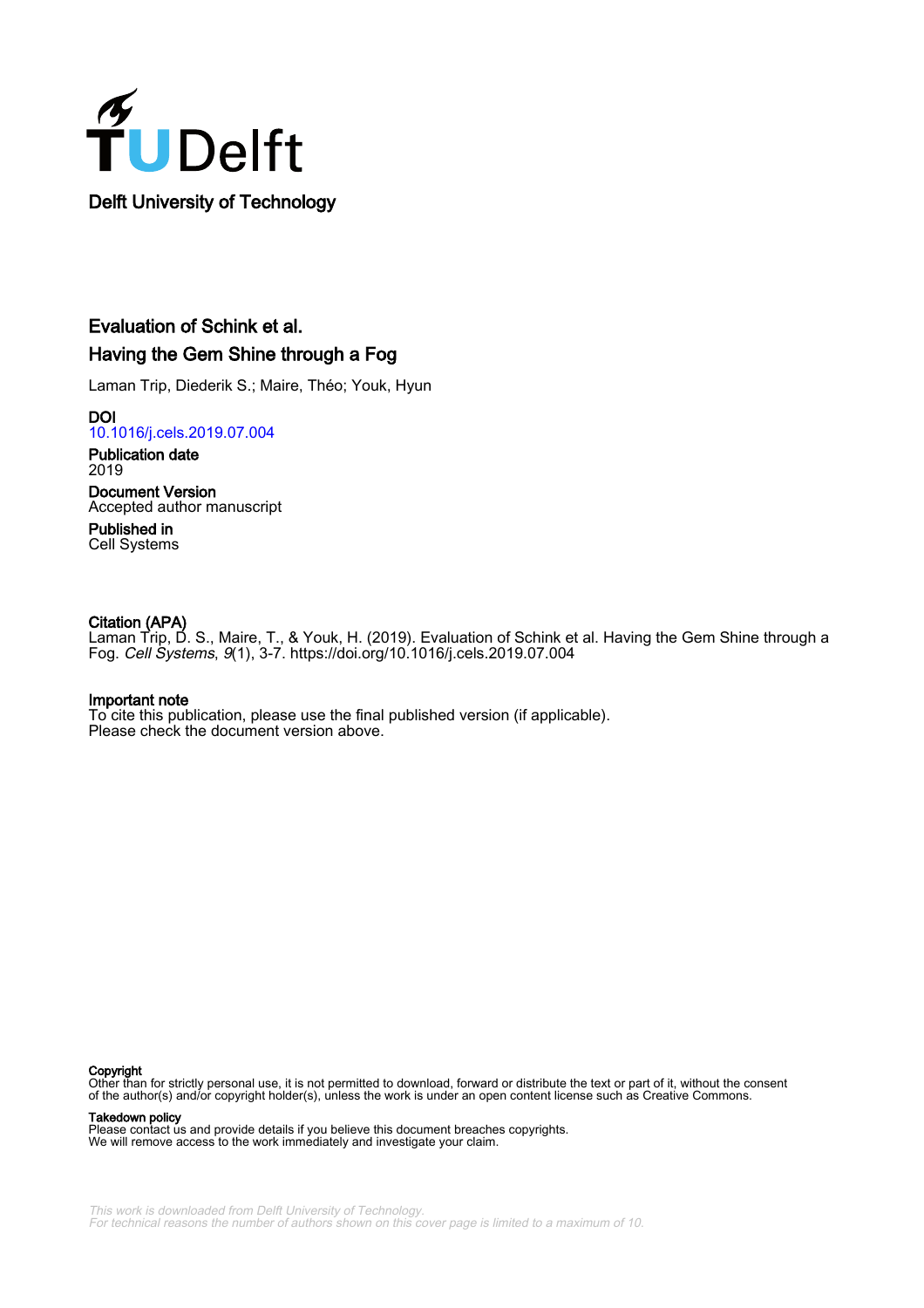#### **Evaluation of Schink et al.: Having the gem shine through a fog**

Diederik S. Laman Trip, Théo Maire, and Hyun Youk\* Delft University of Technology, The Netherlands

\*Correspondence to: h.youk@tudelft.nl

#### **A. Summary and novelty of the work**

Researchers have known for a long time that the number of surviving E. coli cells exponentially decreases over time (Fig. 1B) after they have entered a stationary phase - a result of running out of food (e.g., glycerol) (Fig. 1A). While other researchers have attributed the exponential decay to the simplest possible mechanism - namely, a cell has a certain chance of dying in a given time window independently of whether the other cells are dying or not - the authors found that, surprisingly, a collective mechanism - one in which cells can extend their viability by feeding on the contents liberated by partially/fully lysed, dead cells (indicated by the lag time in Fig. 1C) - can produce the same exponential decay. To me, their even more surprising discovery, is that if there are enough dead cells, then the remaining, intact E. coli cells can consume the liberated biomass to grow and divide (Fig. 6), rather than just prolonging their survival without dividing. These cells eventually run out of the carcass to feed on, and thus start to die (Fig. 6C). This feeding-on-the-carcass mechanism has remained hidden in front of our eyes all this time, and this makes the work novel. While several works, mainly in synthetic biology, have previously shown that (usually drug-induced) lysis of engineered E. coli cells can help the other E. coli cells grow by releasing a specific enzyme (e.g., Egbert et al., bioRxiv - https://doi.org/10.1101/086900), the authors' work is the first that I am aware of that shows that wild-type (K-12), unengineered E. coli cells can feed on each other. This is an important finding that I think *Cell Systems'* readers would be interested in. To explain their work, the authors use the simplest possible mathematical model (Fig. 3) with just two parameters, and they measured these values (one in Fig. 5 and the other (I think) in Fig. 4). The authors give, in the introduction and discussion sections, an evolutionary interpretation. This is one aspect of the manuscript that I think contains logical flaws because, for one thing, their work shows that a "fitness" of an individual depends on the others and thus their proposed "selection coefficient" (last equation in the discussion section), which treats the "mutant" and "wild-type" as independent of each other, doesn't make sense (more on this below). To me, a more accurate description of the work's importance, which does not diminish the novelty, is that survival and growth of individuals depend on feeding on the others' dead corpses. From a biophysicist's perspective, this work also has implications of seeing a cell culture as a truly "open system" that is out of equilibrium, in which millions of cells are energetically "connected" to each other (due to the repression of the "supply" shown in Fig. 3A). The authors investigated this to some extent. This may be too technical for non-biophysicists but I think this is important as well.

#### **B. Overall recommendation**

Overall, this is an important work that I recommend for publication but after a major revision in which the authors rewrite and re-arrange large parts of the manuscript without doing any additional experiments. Despite the novelty stated above, it took me a very long time to understand the paper and there are several points that I am uncertain about, which I ask the authors to clarify. The difficulty stems from two reasons:

**B1. Logical jumps and non-linear flow of the storyline**: Many parts of the manuscript left me needing to interpret and "read between the lines" to understand what the authors did, why they did it, and what they learned and how it motivates the next part of the manuscript. More fully explaining the work, including the authors' logical reasoning and conclusion from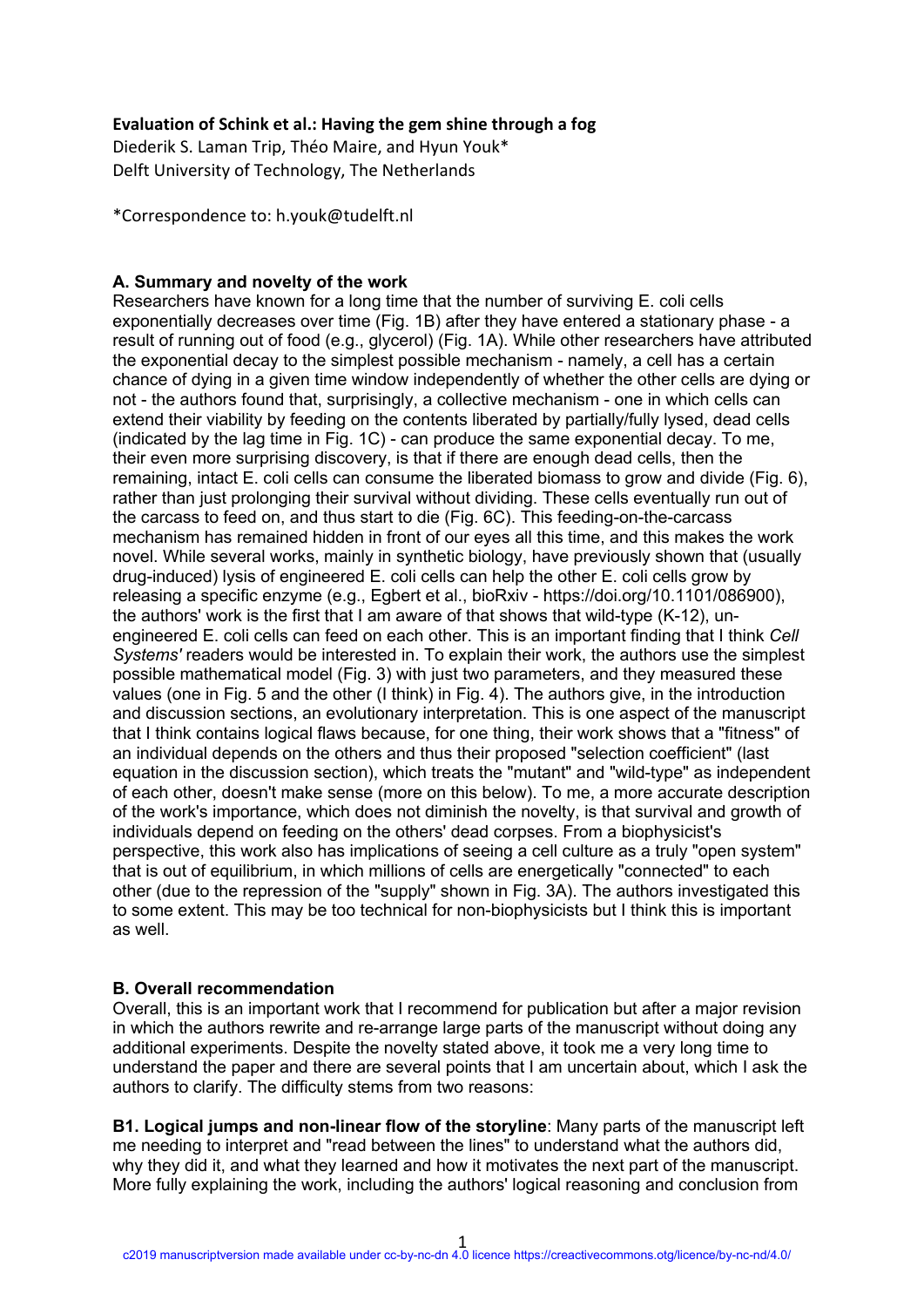each experiment in simpler terms, would do more justice to the work. One way to resolve this problem is by not stating the conclusion before explaining the supporting experiment. This occurs, for example, when explaining Fig. 1C. The authors first state that "dead cells leak biomass that is taken up by the viable cells", before explaining (even a bit) the experiments that led to this conclusion. Such examples occur throughout the manuscript and hinder one's understanding.

**B2. Difficult-to-comprehend (cryptic) figures**: Many of the figures are not self-explanatory (e.g., to understand Fig. 2A, I had to read its 3/4-page-long caption, which should really be in the main text). By re-arranging, re-plotting, and modifying many of the figures, the figures would flow more logically and be more self-explanatory.

I would think many readers (and reviewers) may not understand the significance of - what I think is - a beautiful and important work. The manuscript as it is presented just doesn't do justice to it. For this reason, I am recommending a major rewrite after which the manuscript would look very different (yet without new experiments). Below I give specific comments on each section and the figures associated with each section. Please understand that the length of my comments below does not mean at all that the work contains scientific errors. On the contrary, I find that the authors have been very careful with controls and performed very difficult, technically challenging experiments that yielded very novel results. It's just that they are not so clearly explained, which I find is a shame given that I think this is an important work. I'm only trying to suggest ways to improve the presentation so that it's more accessible to the readers.

#### **C. Major points**

#### **C1. Summary section**

**C1.1.** The summary is too dry, technical, and obfuscates the findings. For example, "... is a physiological steady state..." (what does this mean?) and "...death rate is quantitatively determined by the ratio of maintenance flux per viable cell to nutrient yield per perished cell" (what does this mean?). I would just replace the last sentence with much simpler one, something like: "cells can survive by feeding on contents liberated by lysed, dead cells."

**C1.2.** Eliminate the "fitness" part (more on this below).

### **C2. Highlights section**

**C2.1.** First highlight: "collective steady-state" is an unclear term. I would just say "collective feature".

**C2.2.** Second highlight: This is in regards to the evolutionary angle of the story, which I think actually does not make sense due to the cells feeding on each other. The "fitness" does not make sense and I would thus eliminate this second highlight altogether.

**C2.3.** Third highlight: Replace "fitness" with "death rate". And even then, this sentence obfuscates what they really mean: why not say something like, "Balancing the supply of biomass liberated from lysed cells and amount of feedstock required to sustain oneself determines the death rate"? You can break this into two sentences - one to replace the second highlight and the remainder as a third highlight.

**C2.4.** Fourth highlight: Replace "fitness" with "collective survival".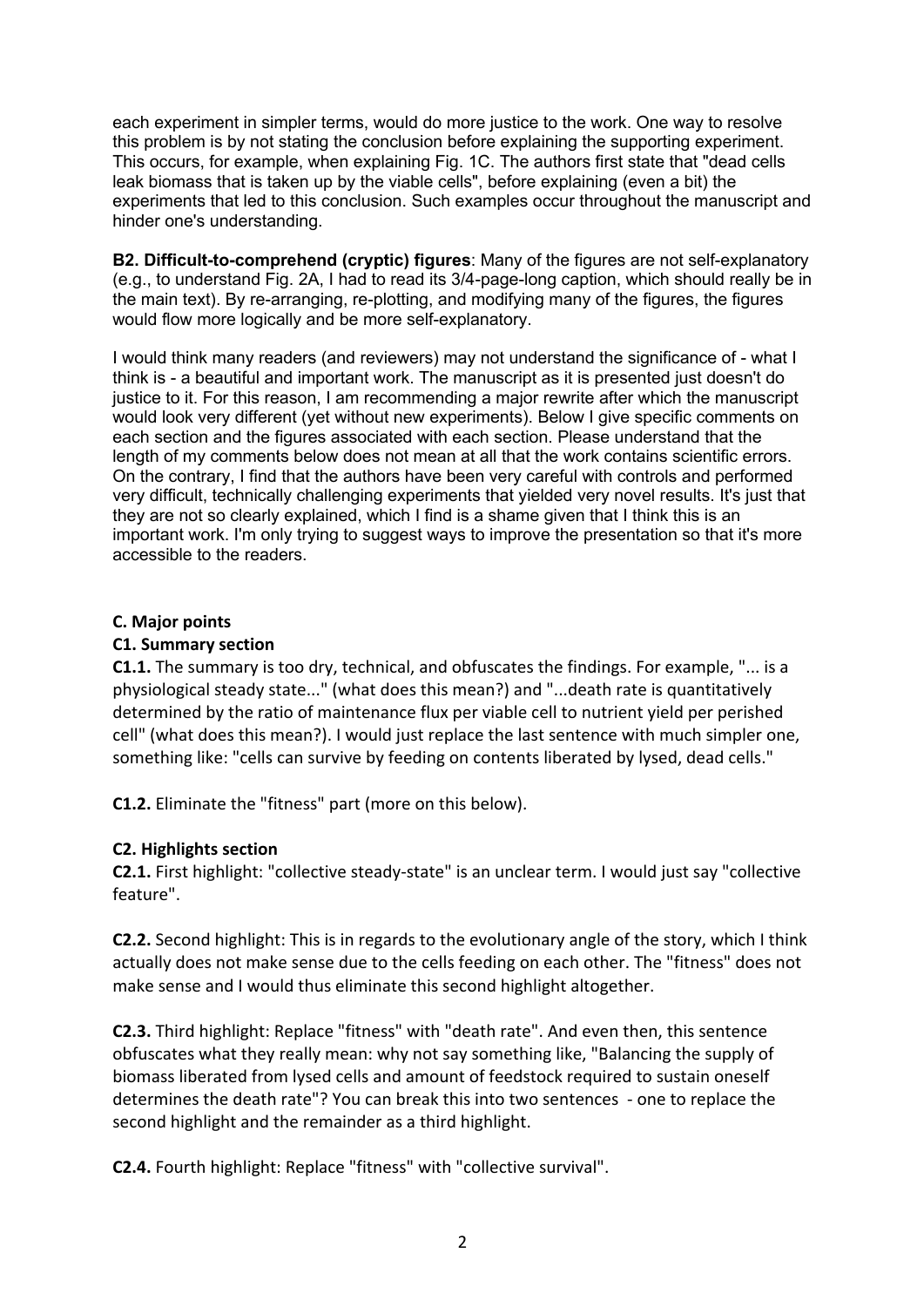#### **C3. Introduction section**

**C3.1.** The first paragraph (and particularly the first sentence) does not make sense nor is it the strong angle to introduce the story. The authors' focus on "fitness" really does not make sense because the whole point of the story is that cell-survival is a collective phenomenon, not an attribute (such as fitness) that one can assign to a "mutant" or a "wild-type" as they do in the discussion section. By the virtue of the fact that the mutants and wild-type are mixed in the same population, they would feed on each other, and thus one cannot just assign a "fitness" (growth rate) to a mutant and to a wild-type cell. This would contradict their own finding. I would eliminate all mentions of "fitness" and evolutionary angle in this section and throughout the manuscript.

Instead, I would just explain the exponentially decaying number of surviving cells has been known (which they do later), that people conventionally think of this as a cellautonomous phenomenon (which can indeed explain the mechanism), but that the authors will show that there is a different mechanism that can explain this. Such a simpler, more down-to-earth introduction does not reduce the novelty and the value of the work.

**C3.2.** The focus on "steady state" is confusing. Indeed, we sometimes say that an exponentially growing population has a steady-state growth rate. But this is only an approximation - on a more careful examination, a logistic growth better explains the population dynamics, not the simple exponential growth. So, I am not sure why this is stressed, and particularly for death. I think one just needs to say that the number of surviving cells goes down exponentially over time (Fig. 1B) and that this has been known.

**C3.3.** Last paragraph of introduction: "...not even the exponential form of the survival kinetics has been understood so far." - this is untrue. It's more that the others have attributed the exponential form to the simple mechanism of each cell having a certain (fixed) chance of dying in a given time window, regardless of whether the other cells die or not during that time. And then the authors can say that "here we will show that a different, collective mechanism can produce the same exponential form, which suggests that the commonly accepted mechanism is, in fact, incorrect". Again, this seems more honest and does not diminish at all the work's novelty.

### **C4. "Survival kinetics..." section and Fig. S1**

**C4.1.** Eq.1: Get rid of the time-dependence of gamma. It's unnecessary since the authors will focus on it being constant right away (gamma = 0.43/d) and it is just distracting.

**C4.2.** Fig. S1B: Why show the mutants? This raises more questions and is unnecessary for the rest of the story since the focus will be on just the early (0-48h) phase of death where the number of survivors exponentially decreases. I would eliminate Fig. S1B and just keep Fig. S1A. And thus, also eliminate the mention of "alternating phases of decay and regrowth" in the manuscript right after Eq. 1.

### **C5. "Exponential decay..." section and Fig. 1**

**C5.1.** "Alternatively, the exponential decay may be a collective behavior": Here's an example of a logical gap. The only reason to say this is because the authors already know the answer that the readers, including myself, would not have suspected before reading the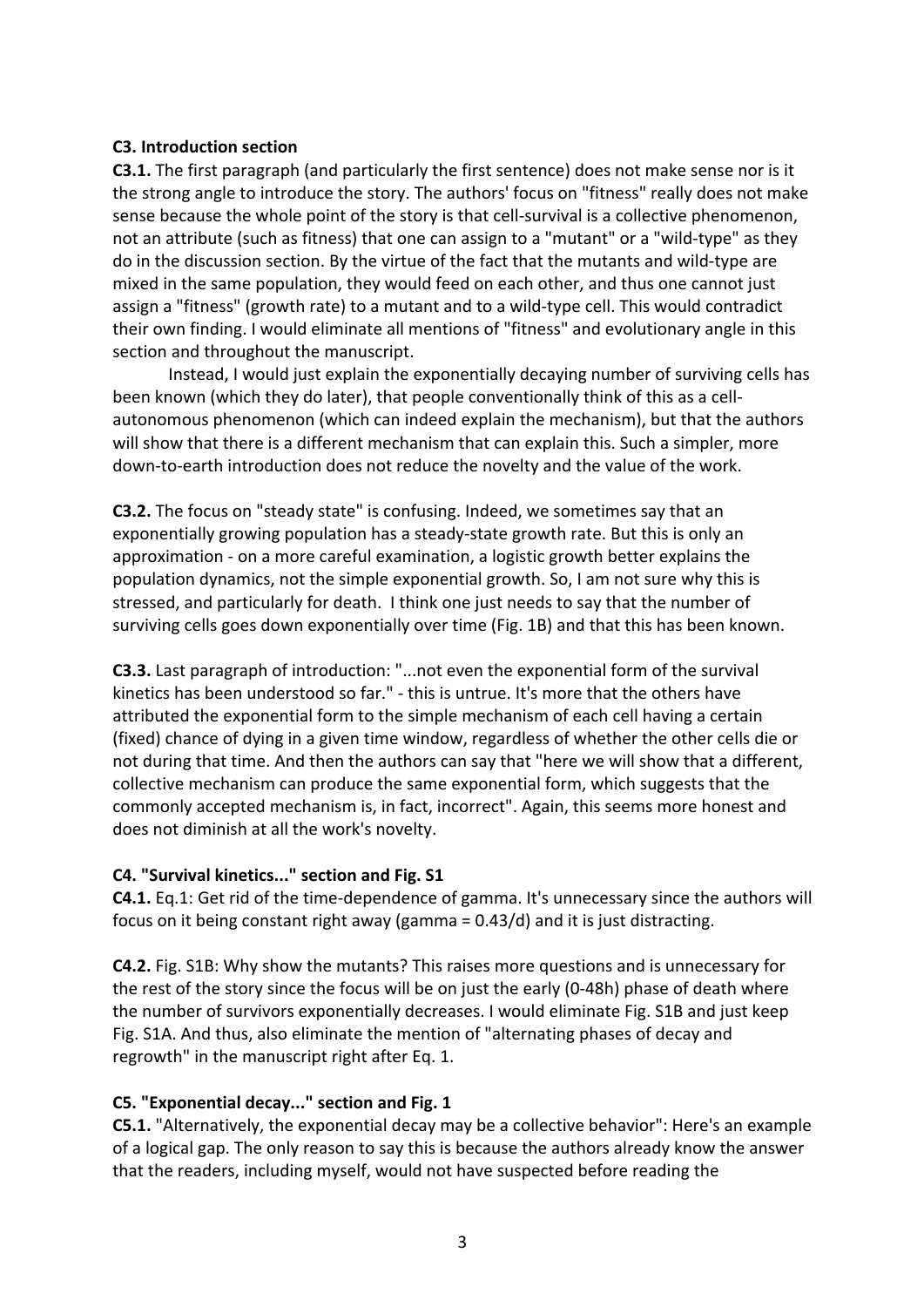manuscript. That's what makes the work novel and I think the authors are doing themselves disservice with this sentence. It also breaks the logical flow - I had to stop and wonder what I have been missing thus far. Nothing in the work (up to Fig. 1B) suggests a collective behavior. Eliminate this sentence.

**C5.2. Revise Fig. 1C and more fully explain the logic behind it**: It took me a very long time to understand the UV-killing experiment, its results, and the "viability" plotted in Fig. 1C. My understanding is that: the authors took some volume *V* out of a culture, then exposed that volume of cells to UV which either fully or partially lyses a cell (which one and what percentage of the cells in the volume *V* is intact afterwards?), then puts the entire volume *V*  back into the original culture, then sets the time to "zero" in Fig. 1C for the purple data points, and then observed the lag time *T*, which the authors interpret as the untreated cells taking up the leaked molecules from the UV-treated cells to remain viable until the leaked biomass runs out. Is this correct? If so, just fully state this. To understand this, I had to look at the methods (to see how the authors normalized the purple data to 100%, how they actually performed the UV-treatment).

**C5.3. Fig 1D:** The authors can plot several curves in Fig. 1C, each with a different lag time, and then in Fig. 1D, show this plot. This way, we will see that the different mixing ratios (N  $\{UV\}/N$ ) yield different lag times, but the same slope as the black line in Fig. 1C (thus the fully/partially lysed cells only affect the lag-time, not the death rate after the leaked biomass runs out). Explain why this would be the case.

**C5.4. Lines in Figs. 1C & 1D:** These lines are not linear regressions on the data points - I think they are actually from their yet-to-be-introduced model. If so, I would not plot these lines here and leave them for Fig. 3, where one introduces the model. One can plot interpolation lines between the data points as a guide to the eyes.

**C5.5. Fig. S3:** Move this to Fig. 1 (e.g. Fig. 1E) because it is an important control for Fig. 1C and an important experiment on its own. My issue with Fig. 1C is that it involves UV-treated cells whereas it would be nicer to show the same effect (i.e., lag time arising from cells feeding on leaked biomass) without an artificial treatment such as UV. So I was skeptical throughout the manuscript until, much later, the authors referred me to Fig. S3. Fig. S3 shows that old cultures, containing dead cells due to "natural death", can be mixed with a recently starved cells, and that this yields the same effect. This is crucial and should be part of Fig. 1.

**C5.6. Another control:** As another control, the authors should show what happens when they just take out some volume V of media without cells, and then add this back to the starved culture. Then there should be no lag time. This can be a supplementary figure.

**C5.7. conclusion:** Even after all the above revisions, at this point in the manuscript, one cannot conclude that "....interpretation of Figure 1 implies that dead cells leak biomass that is taken up by the viable cells." at the beginning of the 2nd paragraph. This would be a logical jump. The authors would need to then present Fig. 2B (the assay for membranepermeability) first and, if possible, plot the % of cells with compromised membrane (i.e., % of the red cells in Fig. 2B) as a function of the number of days in starvation. I would either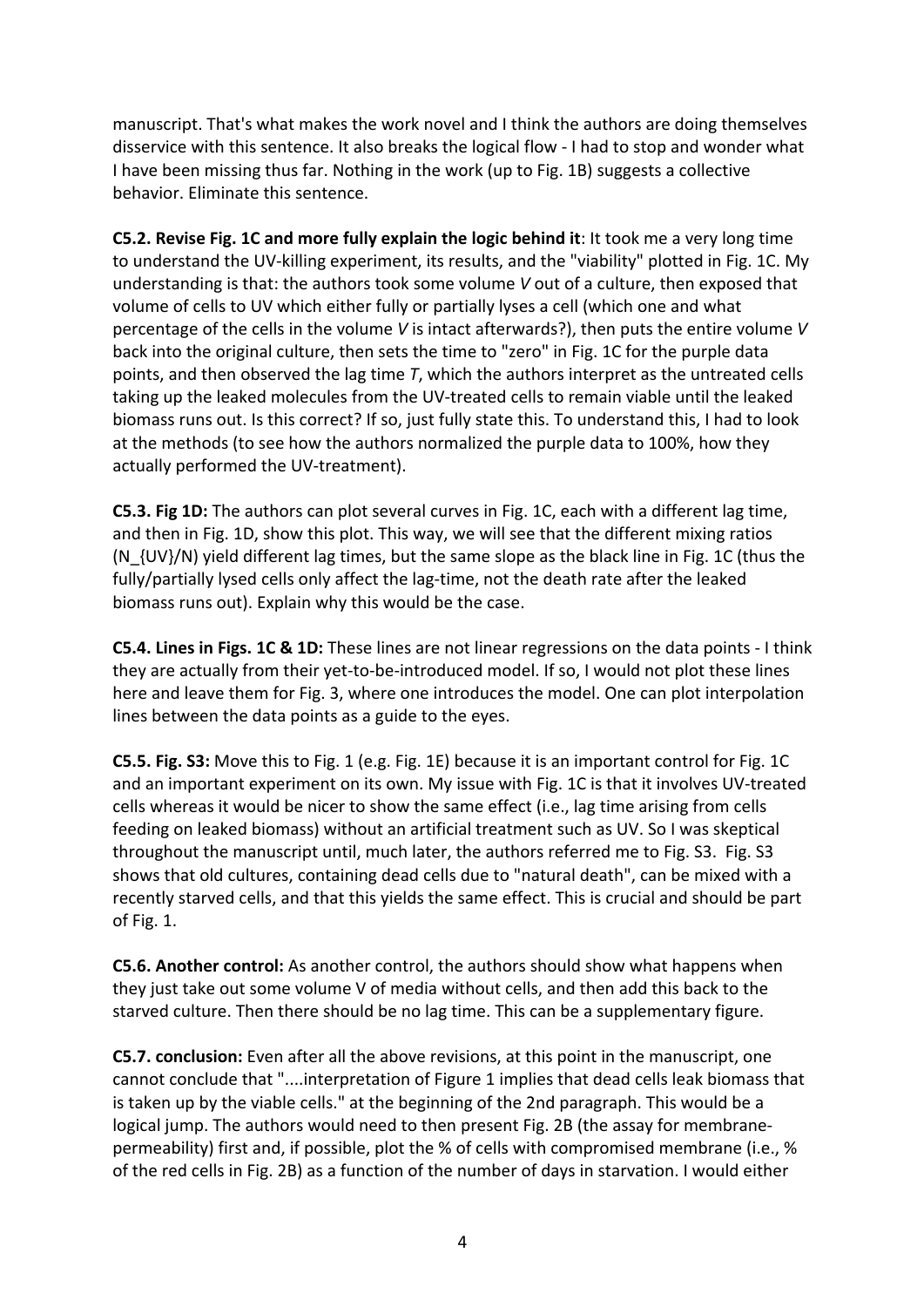move Fig. 2B to end of Fig 1, or, more suitably, wait until Fig. 2 before making the conclusion that cells feed on the dead cells' leaked biomass. One can move the picture of Fig. 2B to supplementary if one plots the % of cells with compromised membrane vs. days in starvation as a main figure.

**C5.8. Fig 2C-H:** I think these are irrelevant and distracting from the main storyline. I would eliminate Figs. 2C-H and the elaborate experiments involving the two antibiotics (ampicilin and Chloramphenicol, which is never even mentioned in the main text in the first place). The authors' point with these experiments is to claim that the dead cells' biomass is used for preventing the intact cells from dying (i.e., the "maintenance cost") and that the intact cells do not replicate by feeding on the biomass in Fig. 1. First of all, the last statement is a contradiction of their own (beautiful) result later in Fig. 5. Secondly, the experiment in Fig. 1D (lysing different amounts of cells with UV and then adding them back to the original culture) already shows that the lag time increases as more lysed cells are added, but that the viability never goes above "100%" in Fig. 1C which means that one never ends up with more cells - which would arise from replicating cells - than the total number of cells that one started with. I think this already shows that the leaked biomass is used for delaying population decrease (obvious from Fig. 1C & 1D) than for replication, at least in the regime of N {UV}/N that the authors test in Fig. 1. So the whole description and Figs. 2C-H are just distracting and I recommend eliminating them.

**C5.9. Last paragraph of this section:** This section's conclusion, that "Taken together, these observations suggest ... gamma is a constant and well-defined measure of bacterial fitness during exponential death" - I'm unsure why this is a big deal, unless I'm missing something. I think what the authors show up to this point is that leaked biomass can feed the population, that this delays the population's extinction, and that since naturally (without UV) dying cells would leak biomass too (shown by their membrane-integrity test on days-long starved cells), the result suggests that the well-known exponential decay in the number of survivors is likely resulting from the interaction between the rate at which biomass is leaked by the dying cells and the rate at which the survivors consume that leaked biomass. I think the authors should say this, and it leads naturally to the next section - the mathematical model. The authors can also emphasize here that it is not trivial that the amount of leaked biomass that they initially added to the culture (Fig. 1) only tunes the lag-time but not the exponential decay-rate (i.e., the slope of the purple and black lines being the same in Fig. 1C). Understanding this would require a model, which again can be used as a natural springboard into their next section.

### **C6. "Balance between..." section (section on the mathematical model)**

**C6.1. The "supply" and "demand" analogy:** This analogy from microeconomics only partially worked for me. The "supply" part is clear, but the "demand" wasn't since it seemed weird to have a "demand" arrow leading to death (Fig. 3A). I would recommend not using this analogy but it's just my personal taste.

**C6.2. Fig. 3A**: The drawing is only partially correct. The "demand" arrow leads to cell death, and the null sign, indicating dead cells, should also have an arrow going to the "dead cells" shown on the left side of the figure - this would complete a feedback loop. It's the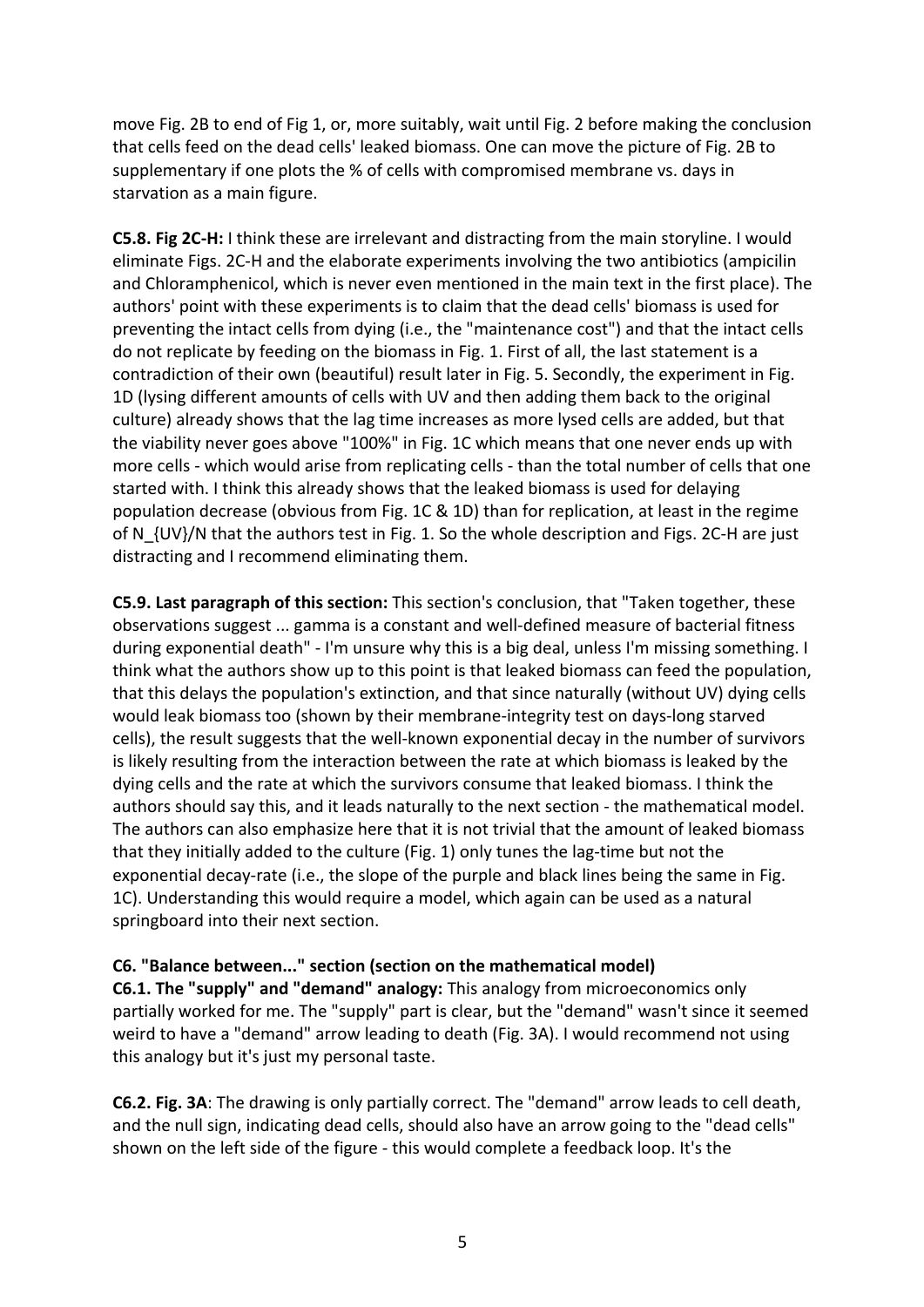completion of this loop that enables the authors to correctly claim that the population survival is a collective phenomenon.

Also, like in the main text, label the "supply" and "demand" arrows with the symbols "J\_s" and "J\_d" respectively, and include a legend for "N", "alpha", and "beta" in the figure like the "epsilon" that's already there.

**C6.3. Plotting the predictions of the model:** Missing right now is a simple plot of viability vs. time in starvation that the model predicts (something like Fig. 1C). Having such a simple plot in Fig. 3 would show that the model can sufficiently reproduce the data (flat horizontal line (lag time) following by a single exponential decay). I recommend adding this.

**C6.4. The model**: The authors used the simplest possible model to explain the phenomenon, with just two adjustable parameters (alpha and beta). This is great. The model also shows why we can call this phenomenon collective: cell survival is coupled to the "supply flux" from the dying cells, which in turn is determined by the amount of biomass required to sustain survival ("demand flux"), meaning that a given cell's survival is coupled to the death of the others. I would really explain this, in simple terms, for the lay audience.

**C6.5. Fig. 3B-D:** I would move these to the supplement or, better yet, eliminate them. I found these very difficult to understand. First of all, the "fluxed per cell" axis in Figs. 3B-D should really say "d(epsilon)/dt" in Equation 5. This would make it less confusing. Secondly, the description of Figs. 3B-D (starting just after Equation 4), was really difficult for me to understand and I think a non-specialist (i.e., those not conversed in coarse grained models / statistical physics) would barely understand this explanation and it's purpose.

To me, the purpose is to show how the rate of death and the rate of consumption of the leaked biomass can balance each other in a self-sustaining manner (otherwise, the number of survivors would not decay as a single exponential with a fixed gamma, as in Fig. 1C). So I would first re-state this in a simple manner. And then better explain what the "internal energy state" (epsilon) is - it's reflective of the survivor's metabolic state. And then say that Fig. 3B-D are bifurcation diagrams from the theory of dynamical systems in which one can find the stable fixed point where the two aforementioned rates are exactly balanced (black point in Fig 3B-D) - for a wide variety of "supply rate" and "demand rate". The authors can then explain its biological implications. First, the authors would have shown that what they experimentally observed is not a finely tuned system, in which the balance only occurred because the "supply" and "demand" were just right (since widely varying supply and demand fluxes can all yield a single, stably fixed point). Secondly, the stableness of the fixed point means that this is self-policing operation - any fluctuations in the demand or the supply fluxes would be corrected by the population. Somehow, all this down-to-earth explanation is missing and instead, the authors have given a very elaborate explanation of "coarse-grained" models and such, which I would relegate to the supplementary section.

**C7. "Determination of the average maintenance rate ..." section and Fig. 5. C7.1. Move Fig 5 to Fig 4.:** The authors refer to Fig. 5 before Fig. 4. So swap Fig. 5 with Fig 4.

**C7.2. Remove this section / move it to supplement / simplify it:** The two main points of this section and of Fig. 5 are that (1) the authors experimentally measured the "beta" - one of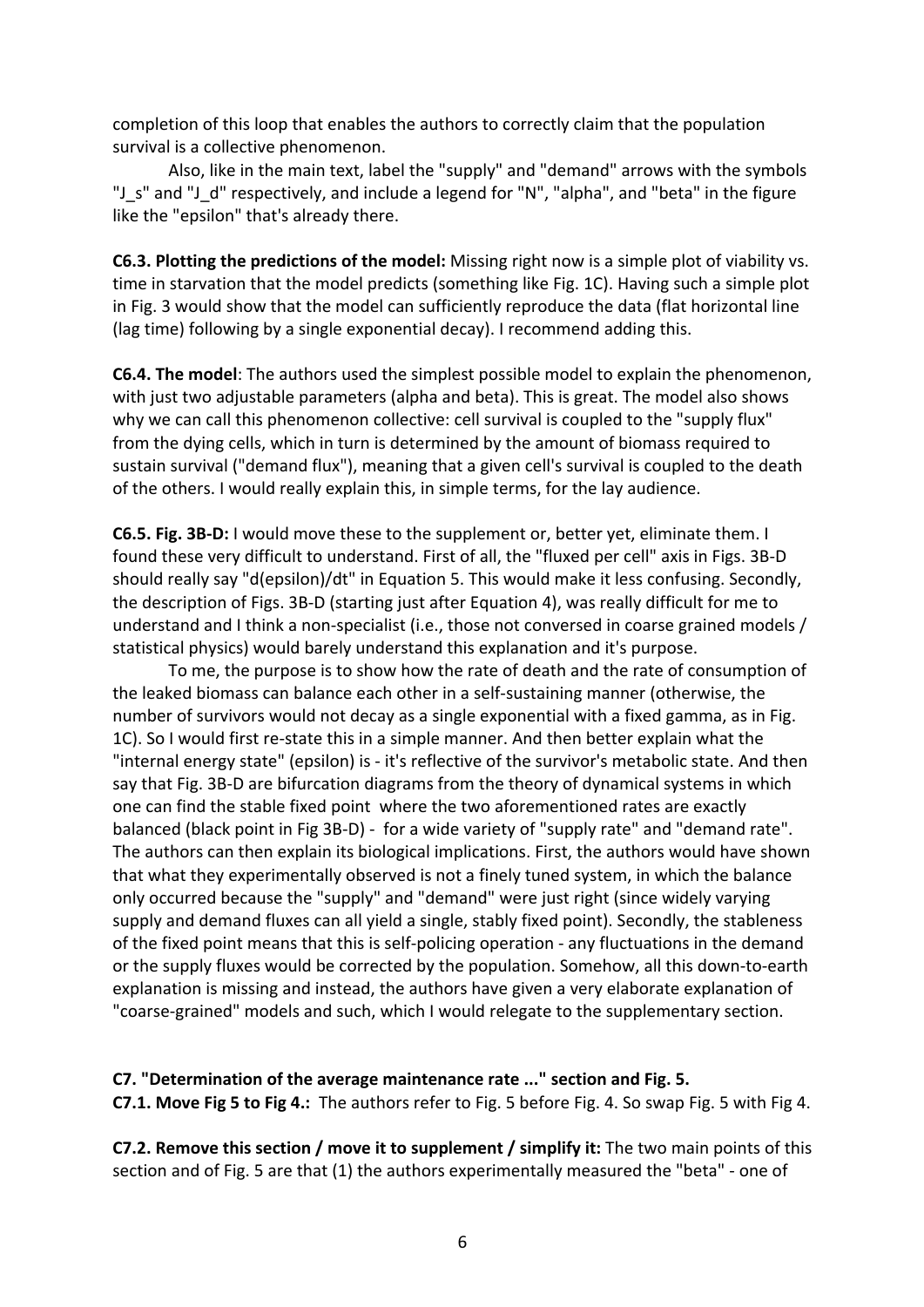the two free parameters in their model - and that (2) the lag time seen in Fig. 1 is due to the presence of biomass. Of the may panels in Fig. 5, the only ones that are of importance are Fig. 5A, B, and H. Since Fig. 5C-G all show the same thing on the different days, and none of them are actually important for the main story - and so they are very distracting - I would eliminate Fig. 5C-G. Fig. 5H shows that they obtained the "beta" as a constant from this experiment of adding food (glycerol).

**C.7.3. Text for this section:** I would move this whole section to supplement because it is very technical, distracting from the main storyline, contains an explanation that is too elaborate for the purpose - they measured the beta (Fig. 5H) - and is just not well explained for a general audience. It is indeed nice to see that the authors could relate the beta to the number of ATPs required to sustain viability - but this, to me, is a very technical fine point.

## **C8. "Fitness cost..." section and Fig. 4**

**C8.1. Fig. 4:** I would eliminate Fig. 4 or move it to the supplement. It is irrelevant for the main storyline. The fact that wasteful enzyme - either by its production or the fact that it performs a task that interferes with growth - decreases viability or growth rate seems irrelevant for the main point of their story - dying cells feed live cells and that this is a selfpolicing system. Moreover, Fig. 4 is unclear as it's presented because it lacks informative legends in the figure itself.

**C8.2. Text for this section:** Likewise, I would either eliminate this whole section or move it to the supplement. I guess the authors want to mention "fitness" here because they try to connect the work to evolutionary dynamics. I think their argument regarding fitness contradicts their own finding here (more on this in my comments on the discussion section). Thus, I think they should just eliminate this section altogether.

## **C9. "Dissection of the fitness ... " and Figs. 6 and 7**

**C9.1. Text for this section:** This section distracts one from following the main story line. I would eliminate this section altogether. Again, this section is dealing with "fitness" of a cell and - due to its origins from evolutionary biology and the authors later use of it - implies an evolutionary angle to the story which I find is distracting and incorrect.

**C9.2. Fig. 7:** Likewise, I would eliminate this figure, which contains typos (square instead of triangle in front of all instances of "rpoS" and is not self-explanatory in the first place. If included, it should come before Fig. 6 since the authors refer to it before Fig. 6.

**C9.3. Fig. 6:** This is one of the authors' key findings. It shows that by adding biomass to very few cells, you can cause those few cells to not only survive but divide as well. But instead, somehow, the text for this section doesn't say this. Instead, the text focuses on how one obtains the "alpha" - a parameter in the model - from the experiment here. The text should be clearer - it took me an enormous amount of time to understand Fig. 6 - this is a shame since it's such a novel finding. One way to improve this is to label and explain, directly in the figure, what N  ${G}$  is. The fact that cells do not grow (and die) if they are concentrated but can grow if you keep the same supernatant + dead cells while decreasing the concentration of cells (by diluting) - this is not at all straightforward and should be better explained in the text and in the figure.